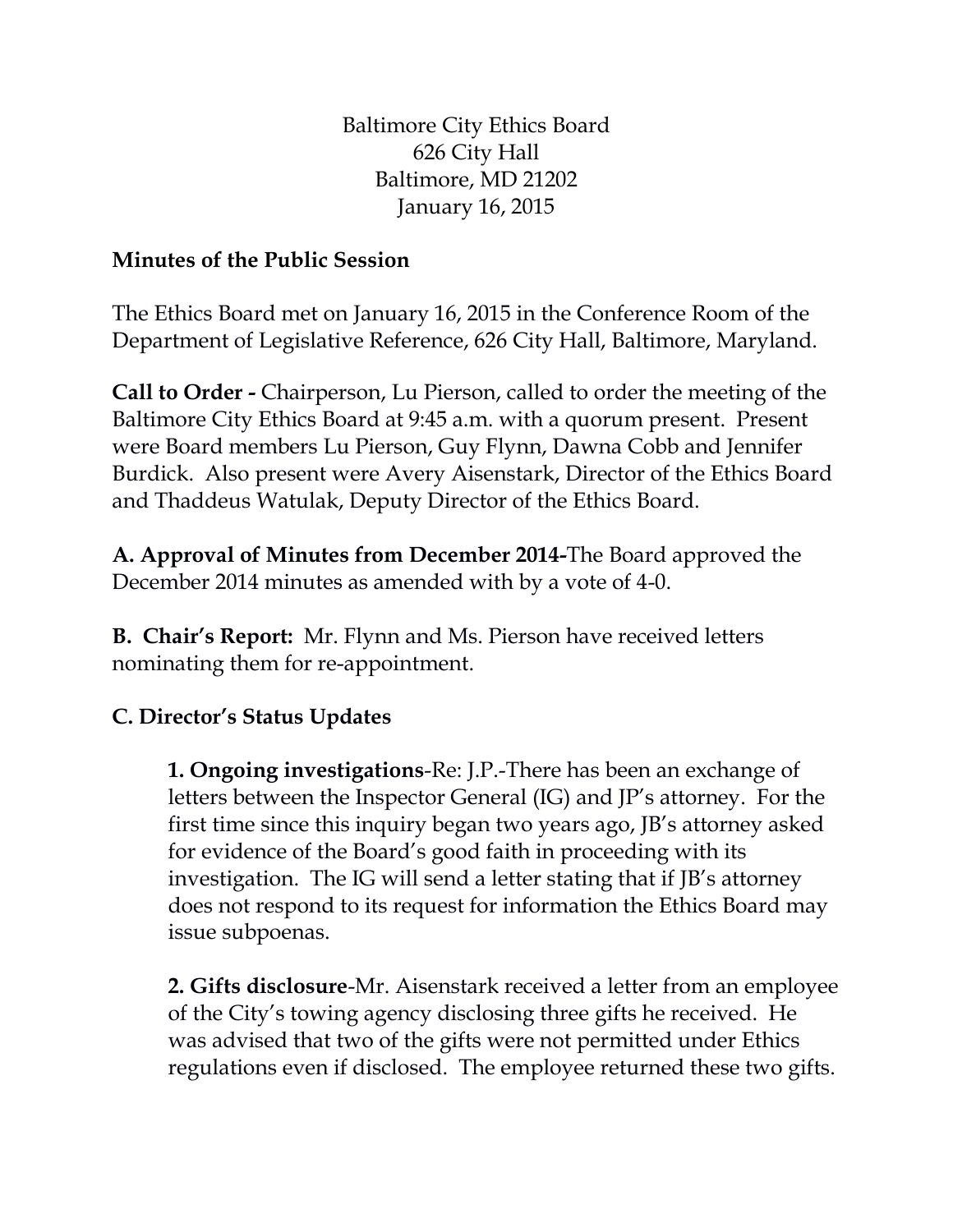## **D. Preparing for 2015 Financial Disclosure Season**

1. **Electronic filing updates**- Board staff is preparing to advise coordinators about the upcoming filing season. The Mayor's Office of Information Technology (MOIT) will make remaining minor changes to the program next week. MOIT reports that last years filers' e-mail addresses can be extracted so that it will be possible to email filers reminding them to file electronically this year.

2. **Scanned paper filings-**The paper filings from last year have been scanned and are all on line.

3. **Paper filing policy-**The Board discussed whether to require electronic filing. The State of Maryland recently approved such a regulation requiring electronic filing. The Board voted to approve charging paper filers a \$10 copying and storage fee. The Board then voted 3-0 to include in any regulation that requires electronic filing an exception for persons with disabilities that prevent them from filing electronically.<sup>1</sup>

4. **Eliminating the Boards and Commission form**. This form originally was a significantly different form because it asked for less information about mortgages and homeownership. The current electronic form is the general form. The Board decided that members of a board or commission may file either the general form electronically or the paper form and pay the \$10 fee.

5. **Acceptance of State Financial Disclosure Filings**- A current law allows those who file a disclosure with the State to file that disclosure form with the City and satisfy the City's filing requirement. It's not a widely used exemption; only one was received. A motion made to request repeal of this exception was approved 3-0. This change will need to be accomplished by an ordinance.

 $\overline{\phantom{a}}$  $1$  Mr. Flynn left the meeting during this discussion and did not participate in the vote.